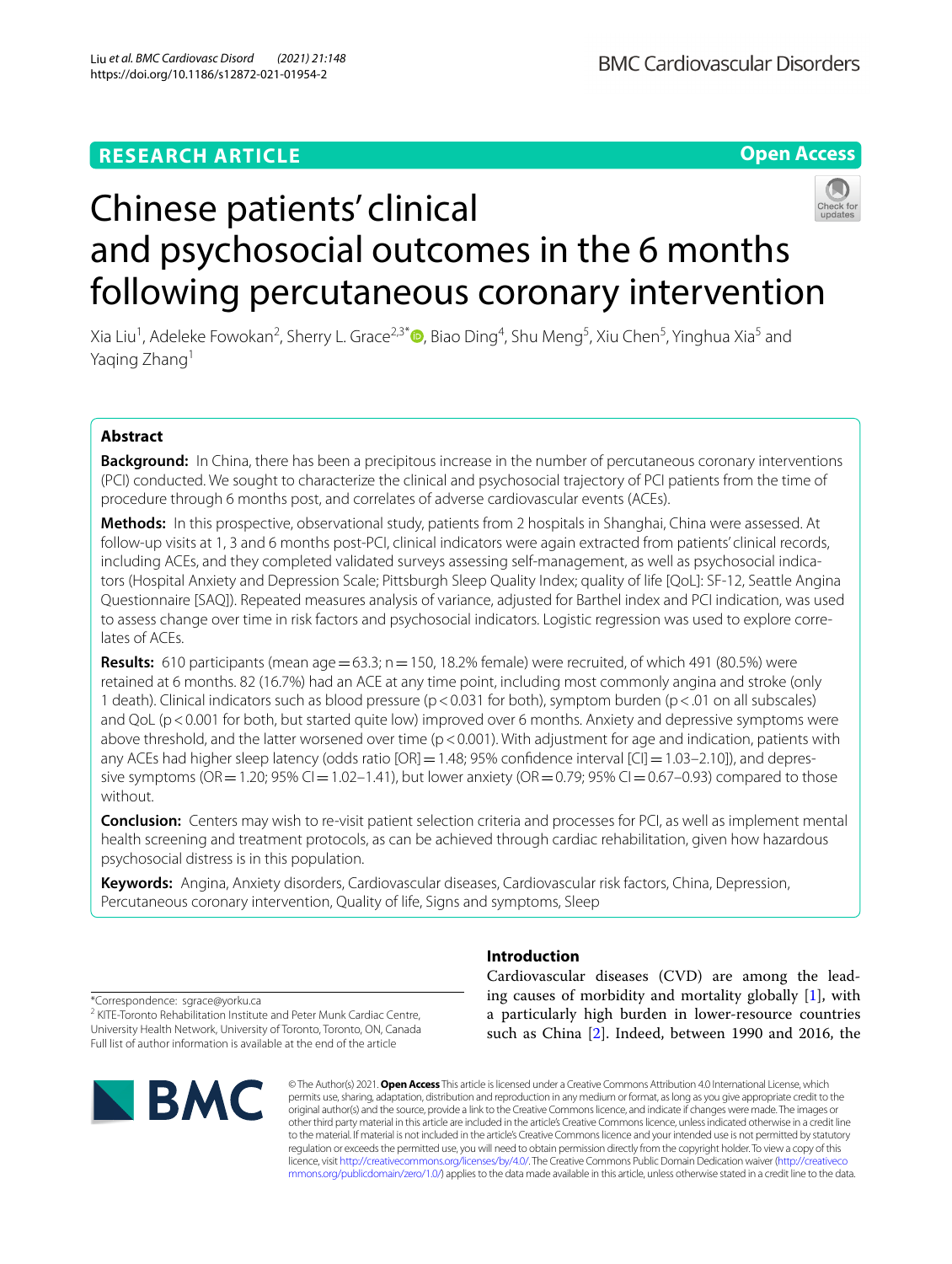prevalence of CVDs rose from approximately 40.6 million to 93.8 million there [[2\]](#page-10-1).

One of the most common acute CVD treatment modalities is percutaneous coronary intervention (PCI). Indeed, an estimated 400,000 PCI procedures are now conducted every year in China, despite their lower resources  $[3]$  $[3]$  (versus ~ 600,000 in the United States for example) [[4\]](#page-10-3). The high rate  $[3]$  $[3]$  of PCIs performed has led to concerns about the appropriateness, risks and benefts of these procedures in patients who undergo them [[5\]](#page-10-4). Indeed, in one study which tracked 1600 Chinese patients who underwent PCI for stable coronary artery disease, they found that 26% of the patients had no preprocedural angina symptoms [[6\]](#page-10-5).

Following PCI, patients need to continue to reduce their risk through secondary prevention strategies [\[7](#page-10-6)]; it is known that few patients reach the recommended targets for the multiple risk factors (e.g., blood pressure, heart-health behaviors) [\[8](#page-10-7)], and most do not access cardiac rehabilitation (CR) to support them in doing so [[9\]](#page-10-8).

However, there have not been many studies, including in lower-resource settings, where cardiac and/or PCI outpatients are followed to determine their rate of adverse cardiovascular events (ACE), risk factor control and quality of life (QoL), including angina symptoms [\[5](#page-10-4), [6](#page-10-5), [10\]](#page-10-9). We know that risk of recurrent events is even higher in those with CVD who also sufer from psychosocial distress such as depression and anxiety as well as sleep issues [[11,](#page-10-10) [12\]](#page-10-11), and this type of distress can be higher in China [[13\]](#page-10-12).

Therefore, the objectives of this study were to characterize the clinical and psychosocial trajectory of PCI patients in China through 6 months post-procedure. The primary outcome was ACEs (mortality, morbidity), while secondary outcomes included CVD risk factor management (e.g., hypertension, tobacco use, and physical inactivity), and psychosocial well-being (QoL including angina symptoms, anxiety, depressive symptoms and sleep quality). Second, clinical and psychosocial correlates of ACEs were explored.

## **Methods**

## **Design, setting and procedure**

This was a longitudinal, observational study. The study was approved by the Xinhua Hospital Research Ethics Board. PCI patients at the Xinhua Hospital afliated with Shanghai Jiaotong University School of Medicine and Shanghai Sixth People's Hospital were recruited between December, 2016 and November 2018. Neither center has a CR program.

The research nurse at each hospital approached patients during hospitalization to invite them to participate (informed consent). Data were collected at 4 points: (1) during hospitalization (after PCI but before discharge), (2) 1 month ( $\pm 3$  days) post-discharge, (3) 3 months  $(\pm 1$  week) post-discharge, and  $(4)$  6 months  $(\pm 1$  week) post-discharge. Data were collected from the electronic medical records and through on-site interviews in Mandarin, including during clinical follow-up visits post-discharge. Specifcally, after discharge, patients were seen regularly at a clinic for follow-up by the physician who did the PCI procedure. When the patients were coming for the appointment closest to the time of their next scheduled research follow-up, the research nurse would call the patients to invite them to come earlier to allow for data collection. Patients were then provided questionnaires to assess outcomes of interest, including psychosocial well-being and ACEs. For patients who missed post-discharge clinic appointments, telephone interviews were used to obtain follow-up data.

## **Participants**

Inclusion criteria were: age 18–75 years, hospitalized for PCI, planning to receive follow-up care from same institution, and sufficient ability to understand the assessment questions and communicate responses. Exclusion criteria were: patient history of serious mental illness (self-reported to resident), severe arrhythmia, heart failure, cardiogenic shock or other life-threatening conditions, and failed PCI.

## **Measures**

At recruitment, clinical characteristics of patients were extracted from electronic medical records including cardiac history, cardiac risk factors, disease severity indicators, characteristics of the PCI (including length of stay), cardiac medications and blood work results. The Barthel index, [\[19](#page-11-0)] which characterizes activities of daily living, was extracted from the electronic patient record.

ACEs included the following: death (any cause), rehospitalization (cardiac-related), myocardial infarction (non-fatal), stroke, heart failure (HF) development or exacerbation, PCI-related complications (in-stent restenosis, stent thrombosis or major bleeding event), peripheral vascular embolism, recurrent angina, among others (i.e., arrhythmias, coronary revascularization and transient ischemic attacks). ACEs were ascertained through the self-report questionnaire (for events occurring outside the centre) and from electronic patient medical records at each assessment point.

Risk factors assessed at each time point included blood pressure, which was assessed by a trained nurse using a sphygmomanometer. Lipids (total cholesterol [TC], triglycerides [TG], low-density lipoprotein [LDL] and highdensity lipoprotein [HDL] were assessed at the point of admission into hospital and after 6 months using a blood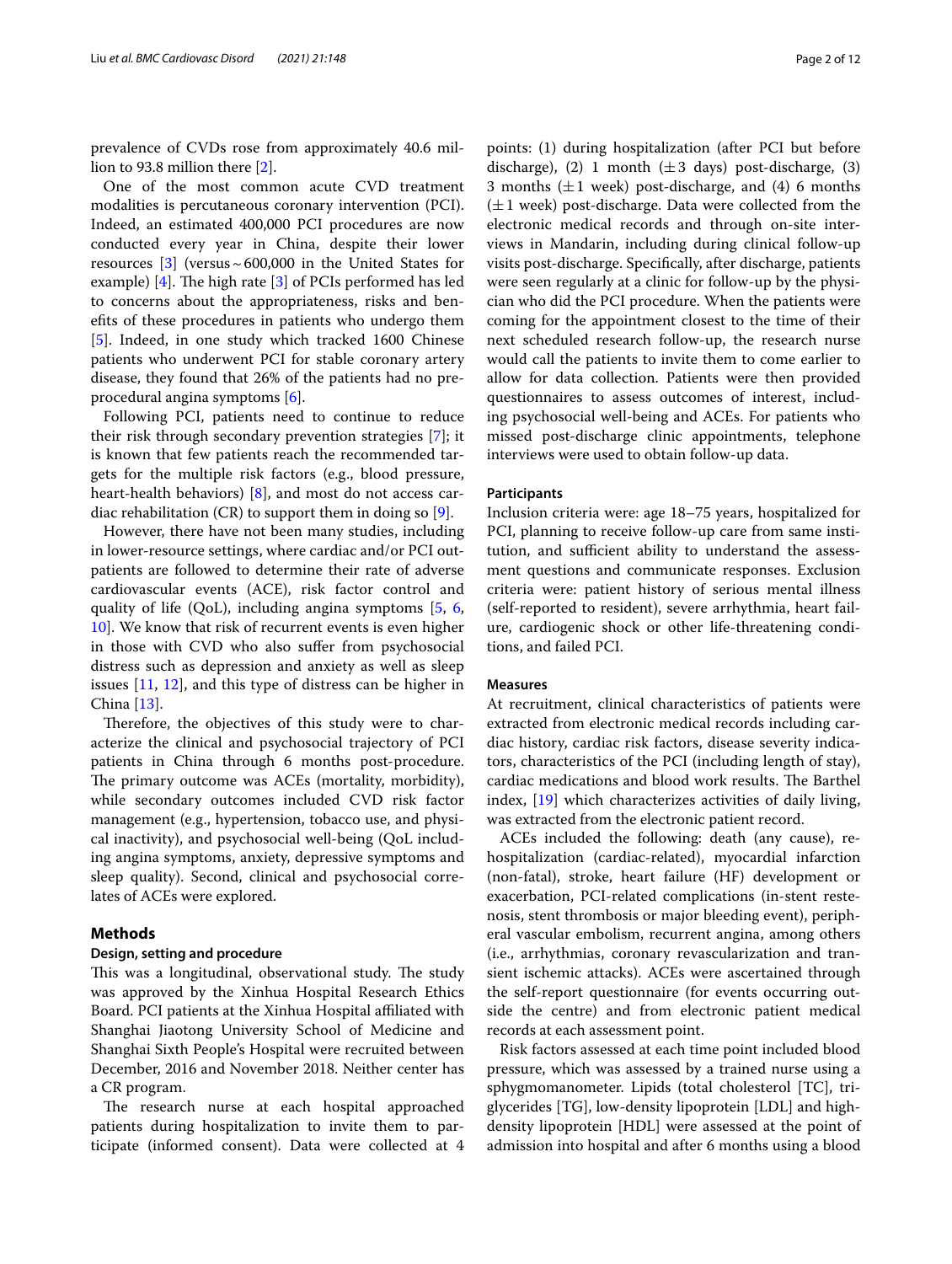test. Additionally, patient self-reported tobacco use, alcohol use, physical activity (duration, intensity, and type) and medication adherence (patients were asked if they take their medication regularly or not; measured on 5-pt Likert-type scale) were assessed at most assessment points. The psychometrically-validated Coronary Artery

Disease Self-Management scale (CADSMS) [[14\]](#page-10-13) was also administered at all but the  $2<sup>nd</sup>$  assessment (Fig. [1](#page-2-0)). It consists of 27 items in 7 areas: leisure management, symptom management, emotional/ cognitive management, frst aid education, disease knowledge, daily life management, and treatment compliance. Response options

<span id="page-2-0"></span>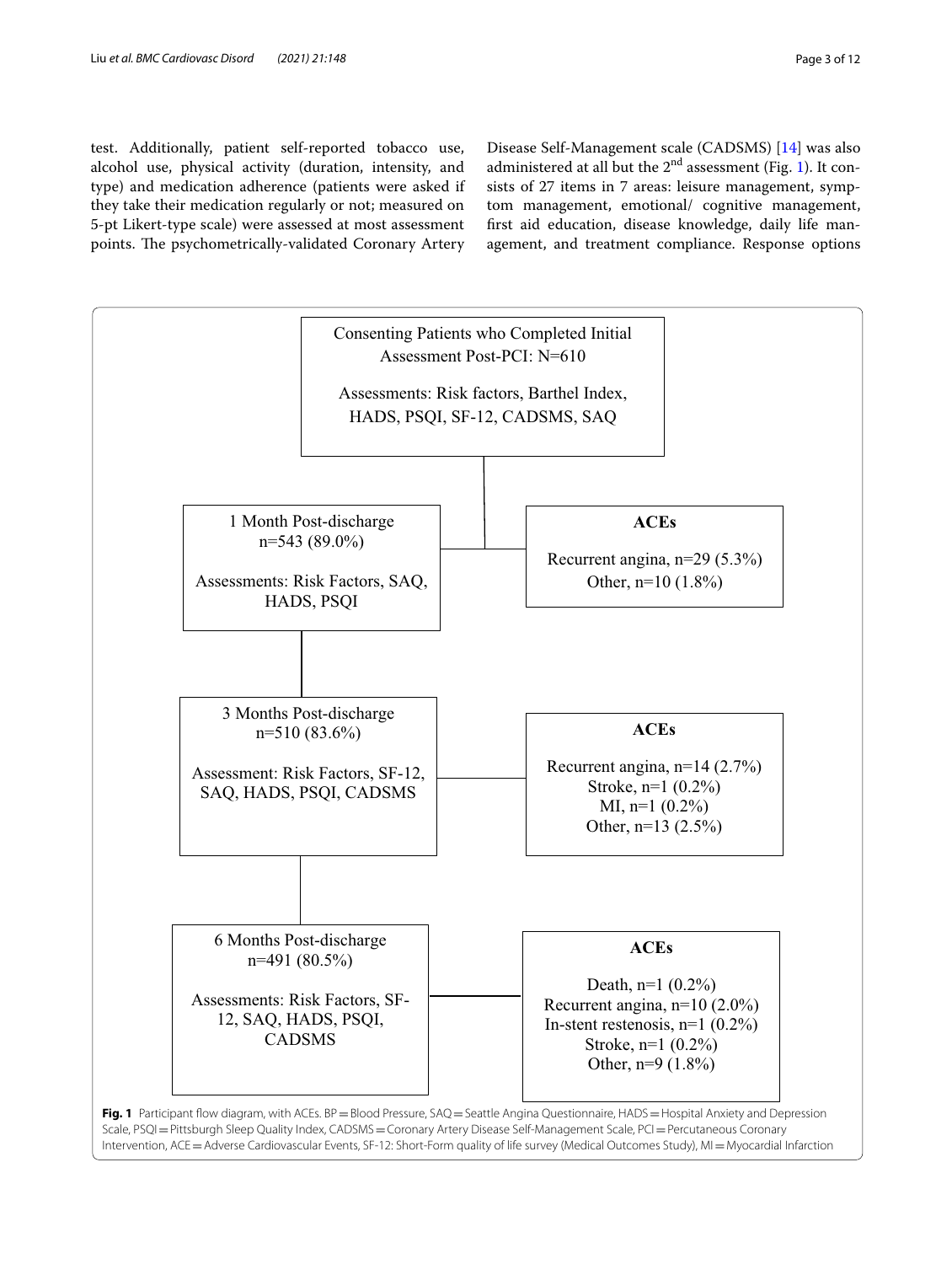are on a 5-point Likert scale; The item scores for each subscale are summed. A total score is also computed, ranging from 27 to 135 points, with higher scores indicating better individual self-management behavior. The CADSMS scale has good retest reliability (intra-class correlation=0.910), internal consistency (Cronbach's  $\alpha$  = 0.913), and validity [[15\]](#page-10-14).

Psychometrically-validated, translated scales were also administered at each assessment point to assess psycho-social well-being (Fig. [1](#page-2-0)). The Seattle Angina Questionnaire [\[16](#page-10-15)] (SAQ; physical limitation, angina stability, angina frequency, treatment satisfaction, disease perception subscales), Hospital Anxiety and Depression Scale [[17\]](#page-10-16) (HADS), and the Pittsburgh Sleep Quality Index  $[18]$  $[18]$  (PSQI; 7 subscales) were assessed at each point. The SF-12 (QoL) [\[19\]](#page-11-0) was administered at 3 of the 4 assessment points only: in-hospital as well as at 3 and 6 months post-discharge. All 4 scales are shown to be reliable and valid [[16–](#page-10-15)[19](#page-11-0)].

### **Statistical analyses**

Statistical Package for Social Sciences (SPSS v.26) was used for analyses. A p-value < 0.05 was used to denote statistical signifcance. First, diferences in the sociodemographic and clinical characteristics of patients retained at 6 months post-discharge were compared to those lost to follow-up using t-tests or chi-square (Fisher's exact test where cell sizes small) as applicable.

ACEs, risk factors and psychosocial indicators were described at each assessment point, and change over time in the latter 2 assessed using repeated measures analysis of variance (ANOVA), with adjustment for PCI indication and Barthel index. Finally, clinical and psychosocial correlates of ACEs were investigated. First, diferences in the sociodemographic, clinical and psychosocial characteristics at the initial assessment point of patients with and without ACEs were compared using independent samples t-tests and chi-squared analysis, as applicable. Variables that were found to be signifcantly associated with ACEs in these bivariate analyses were then included in a multivariate logistic regression, to test their association with ACEs, excluding those with indication of multicollinearity.

## **Results**

## **Respondent characteristics**

As shown in Fig. [1,](#page-2-0) there were 610 consenting patients; their characteristics are shown in Table [1.](#page-4-0) Two hundred and sixty-eight patients (43.9%) had a body mass index>25 at the time of the PCI. Barthel index scores indicated that study participants were able to complete daily activities independently, exhibiting only minimal

dysfunction. Almost half the sample received PCI without confrmed acute coronary syndrome (ACS).

Of these, 491 (80.5%) patients were retained at the fnal 6-month assessment (Fig. [1\)](#page-2-0). Diferences in patients' characteristics at the time of PCI by follow-up status are also presented in Table [1](#page-4-0). Patients who completed followup had signifcantly diferent medical insurance sources, were less likely to have had previous cardiac events and PCI, less likely to have comorbid kidney and lung disease, were more likely to have had confrmed ACS as their indication for the PCI, had diferent culprit vessels, higher D-dimer, had lower Killip classifcation, ejection fraction and brain natriuretic peptide, were less able to engage in activities of daily living (Barthel Index), as well as used more lipid-lowering and anti-hypertensive medications (but less proton pump inhibitors) than those lost to follow-up. No other diferences were observed.

## **Outcomes over time**

ACEs are shown in Fig. [1](#page-2-0); There was only 1 death. Among those retained at 6 months, over the 6 months, 82 (16.7%) participants had any ACE at any time point, which was most commonly recurrent angina.

Risk factors and their management are shown in Table [2.](#page-6-0) Systolic BP went down significantly over time. As shown, at 6 months post-PCI, most patients were at guideline target. Patients' salt intake, and fried food consumption decreased signifcantly over the 6-month period. Additionally, physical activity and medication adherence increased signifcantly. Lastly, there were signifcant increases across all subscales of the CADSMS except emotional/cognitive management, indicating improved risk factor self-management.

OoL indicators are shown in Table [3](#page-7-0) and Fig. [2](#page-7-1). The physical composite health score of the SF-12 was low at time of PCI, and increased signifcantly over time. Similarly, signifcant diferences were observed with regard to symptoms over the 6 months, with all SAQ subscales increasing from the time of the PCI (it appeared the greatest increases occurred in the frst month) but the treatment satisfaction subscale. Increases on the anginal stability and frequency subscales could be considered clinically meaningful (Fig. [2](#page-7-1)). Angina symptoms were good to excellent throughout the 6-month trajectory.

Other psychosocial well-being indicators are shown in Figs. [3](#page-8-0) and [4](#page-8-1), as well as Table [3.](#page-7-0) Distress was high (particularly anxiety), and still depressive symptoms were found to signifcantly increase from the time of PCI (anxiety remained consistently high). On the contrary, 4 of the PSQI subscales – sleep quality ( $p=0.003$ ), sleep latency ( $p=0.041$ ), sleep disturbance ( $p<0.001$ ), and daytime dysfunction  $(p < 0.001)$  were found to decrease signifcantly over 6 months, indicating improved sleep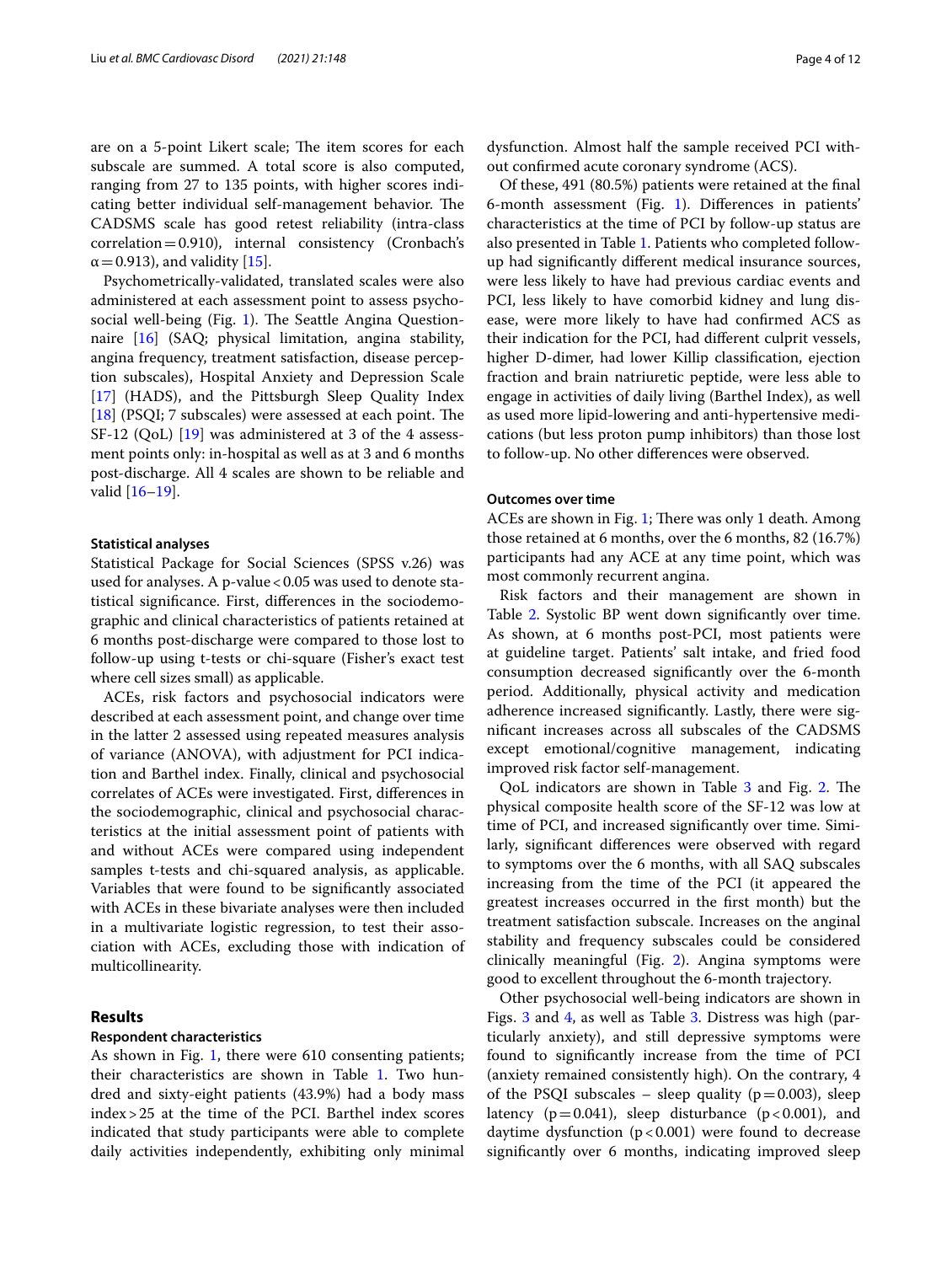## <span id="page-4-0"></span>**Table 1** Sociodemographic and clinical characteristics of participants by retention status

| Characteristics                                          | Total $(N=610)$ | Retained at<br>6 months<br>$(n = 491)$ | Lost to follow-up ( $n = 119$ ) | $p^*$    | $p^{\dagger}$ |
|----------------------------------------------------------|-----------------|----------------------------------------|---------------------------------|----------|---------------|
| Sociodemographic                                         |                 |                                        |                                 |          |               |
| Age (years)                                              | $62.3 \pm 11.1$ | $62.4 \pm 11.1$                        | $62.0 \pm 10.8$                 | 0.729    | 0.047         |
| Sex (% Male)                                             | 460 (75.4%)     | 365 (74.3%)                            | 95 (79.7%)                      | 0.212    | 0.332         |
| Nationality (% Han)                                      | 605 (99.3%)     | 487 (99.2%)                            | 118 (99.2%)                     | 0.325    | 0.658         |
| Insurance                                                |                 |                                        |                                 | 0.006    | 0.137         |
| Employee medical insurance                               | 251 (41.2%)     | 215 (43.8%)                            | 36 (30.5%)                      |          |               |
| Urban residents' medical insurance                       | 296 (48.6%)     | 223 (45.4%)                            | 73 (61.9%)                      |          |               |
| Public or rural cooperative medical care                 | 12 (1.9%)       | $8(1.6\%)$                             | 4 (3.4%)                        |          |               |
| Self-pay                                                 | 50 (8.2%)       | 45 (9.2%)                              | $5(4.2\%)$                      |          |               |
| Clinical                                                 |                 |                                        |                                 |          |               |
| Cardiac history                                          |                 |                                        |                                 |          |               |
| Previous MI                                              | 44 (7.2%)       | 28 (5.7%)                              | 16 (13.4%)                      | 0.001    | 0.708         |
| Previous HF                                              | $6(1.0\%)$      | 2(0.4%)                                | 4 (3.4%)                        | 0.004    | 0.555         |
| Previous valve procedure                                 | $3(0.5\%)$      | 2(0.4%)                                | $1(0.8\%)$                      | 0.053    | 0.840         |
| Previous PCI                                             | 82 (13.4%)      | 55 (11.2%)                             | 27 (22.7%)                      | < 0.001  | 0.602         |
| Previous CABG                                            | 2(0.3%)         | $2(0.4\%)$                             | 0                               | 0.074    | 0.880         |
| Comorbidities                                            |                 |                                        |                                 |          |               |
| Cerebrovascular Disease                                  | 50 (8.6%)       | 40 (8.1%)                              | 10 (8.4%)                       | 0.126    | 0.199         |
| Kidney disease requiring dialysis                        | $1(0.2\%)$      | $\mathbf 0$                            | $1(0.8\%)$                      | 0.038    | 0.846         |
| Peripheral arterial disease                              | 0               | $\mathbf 0$                            | $\mathbf 0$                     | $\equiv$ | 0.683         |
| Lung disease                                             | 18 (3.0%)       | 11 (2.2%)                              | $7(5.9\%)$                      | 0.013    | 0.196         |
| <b>PCI</b> information                                   |                 |                                        |                                 |          |               |
| Indication for PCI                                       |                 |                                        |                                 | < 0.001  | < 0.001       |
| Acute coronary syndrome                                  | 318 (52.1%)     | 287 (58.9%)                            | 31 (26.5%)                      |          |               |
| Atherosclerotic lesions in coronary arteries without ACS | 284 (46.6%)     | 198 (40.7%)                            | 86 (73.5%)                      |          |               |
| Culprit vessel                                           |                 |                                        |                                 | < 0.001  | 0.001         |
| Left main                                                | $5(0.8\%)$      | $3(0.6\%)$                             | 2(1.7%)                         |          |               |
| Right coronary artery                                    | 105 (17.2%)     | 76 (15.5%)                             | 29 (24.4%)                      |          |               |
| Left circumflex                                          | 91 (14.9%)      | 63 (12.8%)                             | 28 (23.5%)                      |          |               |
| Left anterior descending                                 | 208 (34.1%)     | 163 (33.2%)                            | 45 (37.8%)                      |          |               |
| More than 2 vascular lesions                             | 201 (33.0%)     | 186 (37.9%)                            | 15 (12.6%)                      |          |               |
| Other                                                    |                 |                                        |                                 |          |               |
| Degree of stenosis                                       | $91.6 \pm 12.8$ | $92.2 \pm 12.6$                        | $89.5 \pm 13.7$                 | 0.060    | < 0.001       |
| Troponin                                                 | $2.0 \pm 7.6$   | $2.0 \pm 8.2$                          | $1.7 \pm 4.2$                   | 0.656    | 0.202         |
| D-dimer                                                  | $2.7 \pm 4.3$   | $4.5 \pm 0.2$                          | $0.6 \pm 0.1$                   | < 0.001  | 0.001         |
| <b>Risk factors</b>                                      |                 |                                        |                                 |          |               |
| Hypertension                                             | 396 (64.9%)     | 315 (64.2%)                            | 81 (68.1%)                      | 0.655    | 0.915         |
| Dyslipidemia                                             | 224 (36.7%)     | 172 (35.0%)                            | 52 (43.7%)                      | 0.078    | 0.146         |
| Body mass index                                          | $24.8 \pm 3.4$  | $24.9 \pm 3.4$                         | $24.8 \pm 3.3$                  | 0.729    | 0.297         |
| Smoking in past year                                     | 230 (37.7%)     | 185 (37.7%)                            | 45 (37.8%)                      | 0.978    | 0.445         |
| Family history of premature onset CVD                    | 174 (28.5%)     | 142 (28.9%)                            | 32 (26.9%)                      | 0.117    | 0.821         |
| Diabetes                                                 | 195 (32.0%)     | 156 (31.8%)                            | 39 (32.8%)                      | 0.834    | 0.344         |
| Fasting blood glucose                                    | $7.1 \pm 3.5$   | $7.1 \pm 3.7$                          | $6.7 \pm 2.4$                   | 0.332    | 0.978         |
| $HbA1_c$                                                 | $6.5 \pm 3.1$   | $6.4 \pm 3.4$                          | $6.6 \pm 1.5$                   | 0.626    | 0.166         |
| C-reactive protein                                       | $10.7 \pm 66.8$ | $12.1 \pm 74.6$                        | $5.5 \pm 15.1$                  | 0.410    | 0.514         |
| Disease severity indicators/other clinical factors       |                 |                                        |                                 |          |               |
| Heart rate (bpm)                                         | 74.5 ± 11.2     | 74.5 ± 11.5                            | $74.5 \pm 10.2$                 | 0.969    | 0.090         |
| Killip class                                             |                 |                                        |                                 | < 0.001  | 0.840         |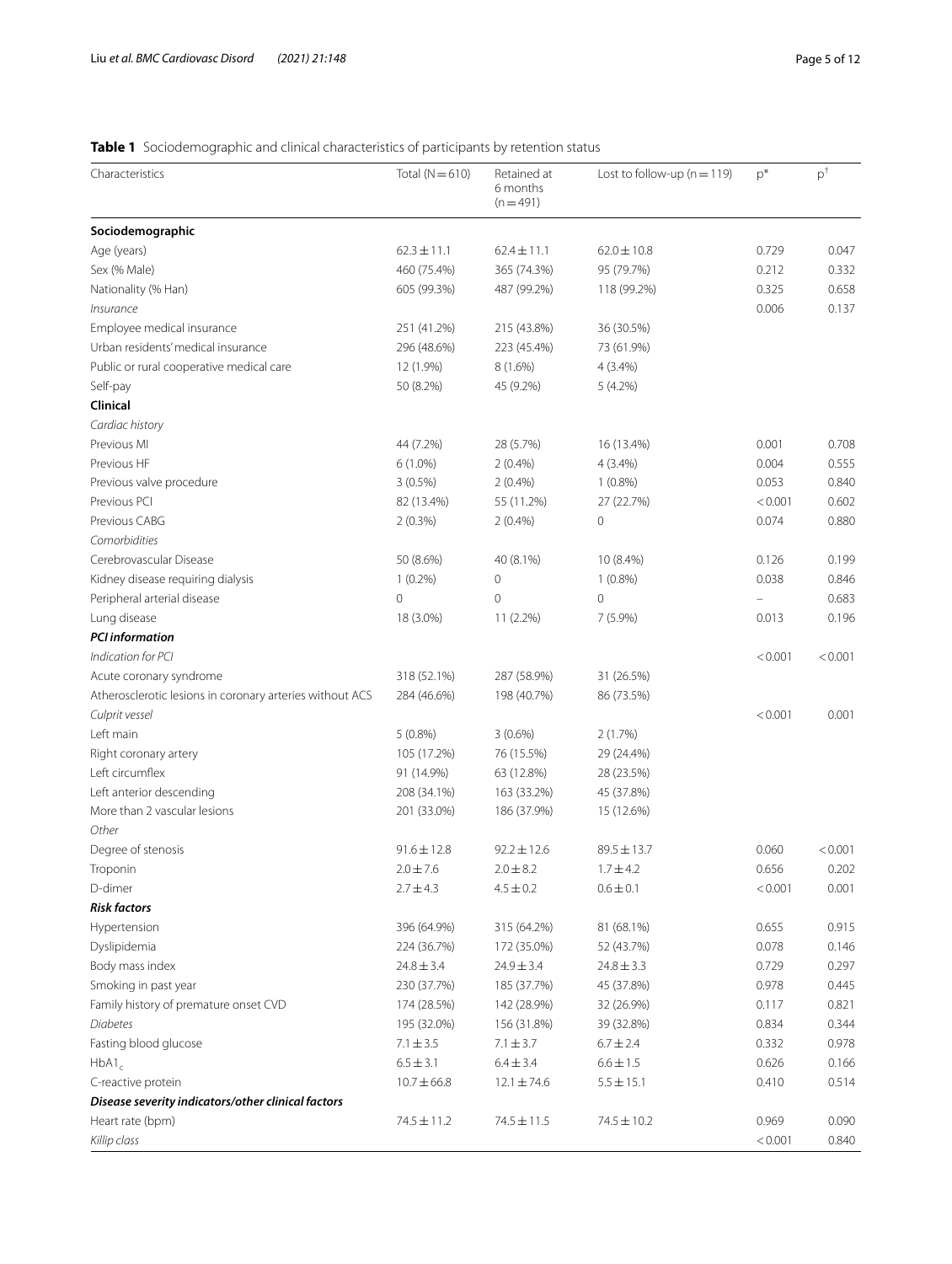## **Table 1** (continued)

|                            |                 | 6 months<br>$(n=491)$ |                    | $p^*$   | $p^{\dagger}$ |
|----------------------------|-----------------|-----------------------|--------------------|---------|---------------|
| Class 1                    | 368 (60.3%)     | 327 (90.3%)           | 41 (50.6%)         |         |               |
| Class II                   | 61 (10.0%)      | 26 (7.2%)             | 35 (43.2%)         |         |               |
| Class III                  | $2(0.3\%)$      | $2(0.5\%)$            | $\circ$            |         |               |
| Barthel index <sup>a</sup> | $81.0 \pm 23.7$ | $78.1 \pm 24.7$       | $92.3 \pm 13.6$    | 0.007   | < 0.001       |
| Ejection fraction          | $31.4 \pm 71.6$ | $29.3 \pm 74.2$       | $55.8 \pm 18.8$    | < 0.001 | < 0.001       |
| <b>BNP</b>                 | 291.0±906.7     | $220.8 \pm 579.6$     | $622.1 \pm 1734.3$ | < 0.001 | 0.013         |
| Length of stay (days)      | $6.6 \pm 3.3$   | $6.5 \pm 3.1$         | $6.9 \pm 3.9$      | 0.262   | 0.066         |
| <b>Medications</b>         |                 |                       |                    |         |               |
| Anti-platelets             | 605 (99.2%)     | 487 (99.2%)           | 118 (99.2%)        | 0.545   | 0.278         |
| Lipid-lowering             | 580 (95.1%)     | 477 (97.2%)           | 103 (86.6%)        | < 0.001 | 0.295         |
| Anti-hypertensives         | 505 (82.9%)     | 414 (84.3%)           | 91 (77.1%)         | < 0.001 | 0.002         |
| ACE inhibitors             | 278 (45.6%)     | 226 (46.0%)           | 52 (43.7%)         | 0.214   | < 0.001       |
| Anti-arrhythmics           | 31 (5.1%)       | 23 (4.7%)             | 8(6.7%)            | 0.251   | 0.154         |
| Proton pump inhibitors     | 143 (23.4%)     | 107 (21.8%)           | 36 (30.3%)         | < 0.001 | < 0.001       |

n and % (based on available data; some was missing) or mean $\pm$  standard deviation shown

BMI=body mass index, BP=blood pressure, HADS=Hospital Anxiety and Depression scale, TG=triglycerides, TC=total cholesterol, LDL=low-density lipoprotein, HDL=high-density lipoprotein, FBG=fasting blood glucose, CRP=C-reactive protein, A1c=glycated hemoglobin, EF=ejection fraction, PCI=percutaneous coronary intervention, CABG=coronary artery bypass graft, CAD=coronary artery disease, BNP=B-type natriuretic peptide, MI=myocardial Infarction, HF=heart failure, BPM = beats per minute, CKMB = creatine kinase-MB, CVD = cardiovascular disease, ACS = acute coronary syndrome

\*p for comparison of variable by 6-month follow-up retention (yes/no), using chi-square (fsher's exact with small cell sizes) or t-test, as appropriate

 $^{\dagger}$  p for association with adverse cardiovascular events at 6 months (any; yes vs no), tested using independent samples t-test or chi-square analysis, as applicable

<sup>a</sup> Scores range from 0 to 100, with higher scores indicating better ability to engage in activities of daily living

quality (change in total score did not sustain adjustment; Table [3](#page-7-0)).

## **Correlates of ACEs**

Patients who had any ACE over the 6 months were significantly more likely to be older, have had a confrmed ACS (and accordingly had a higher degree of stenosis, particularly in the left main artery), higher d-dimer, and to be on ACE-inhibitor and anti-hypertensive medications than those who did not at time of PCI. They also had lower Barthel index scores, ejection fraction, b-type natriuretic peptide levels, and were less likely to be on proton pump treatment than those who did not (Table [1\)](#page-4-0).

With regard to associations with psychosocial indicators at 6 months, those with an ACE at any point had significantly greater depressive symptoms  $(p < 0.001)$ , and significantly less anxiety  $(p < 0.001)$ . Those who had any ACE at any time point also had poorer physical ( $p < 0.001$ ) and mental ( $p < 0.001$ ) QoL. With regard to the SAQ, those who had an ACE also had signifcantly greater physical limitations  $(p=0.010)$ , angina frequency  $(p=0.007)$ , and poorer disease perceptions ( $p$ <0.001). They had poorer sleep quality (daytime dysfunction [ $p=0.020$ ], sleep disturbance [ $p<0.001$ ] and sleep latency  $[p < 0.001]$ ). Finally, those with an ACE had poorer emotional/cognitive self-management of their CAD ( $p < 0.001$ ) and first aid knowledge ( $p = 0.008$ ), but better symptom management  $(p < 0.001)$  than those who had no ACE at any point. No other diferences were observed.

In logistic regression analyses assessing correlates of ACEs with ten signifcant independent variables from the above bivariate analyses (i.e., age, PCI indication, physical QoL, anxiety symptoms, depression symptoms, sleep disturbance, sleep latency, emotional/cognitive management, disease perception and anginal frequency), higher age (odds ratio [OR]=1.029 [95% confidence interval [CI]:  $1.00 - 1.06$ ],  $p = 0.045$ ), higher sleep latency (OR = 1.48 [95% CI: 1.03 – 2.10], p = 0.032), and depressive symptoms  $(OR = 1.20)$  [95% CI: 1.02 – 1.41],  $p=0.024$ ), as well as lower anxiety (OR=0.79 [95% CI:  $(0.67 - 0.93]$ ,  $p = 0.005$ ) survived this adjustment.

## **Discussion**

This study provides insight into the nature of, as well as clinical and psychosocial trajectory of Chinese patients over 6 months post-PCI. Half of the cohort did not have an ACS prior to PCI, and the burden of angina symptoms was not high. For over 10% of the cohort, this was not the frst PCI. Many patients did not have a history of heart disease. As is established, cerebrovascular disease was quite common. Rates of hypertension were high, but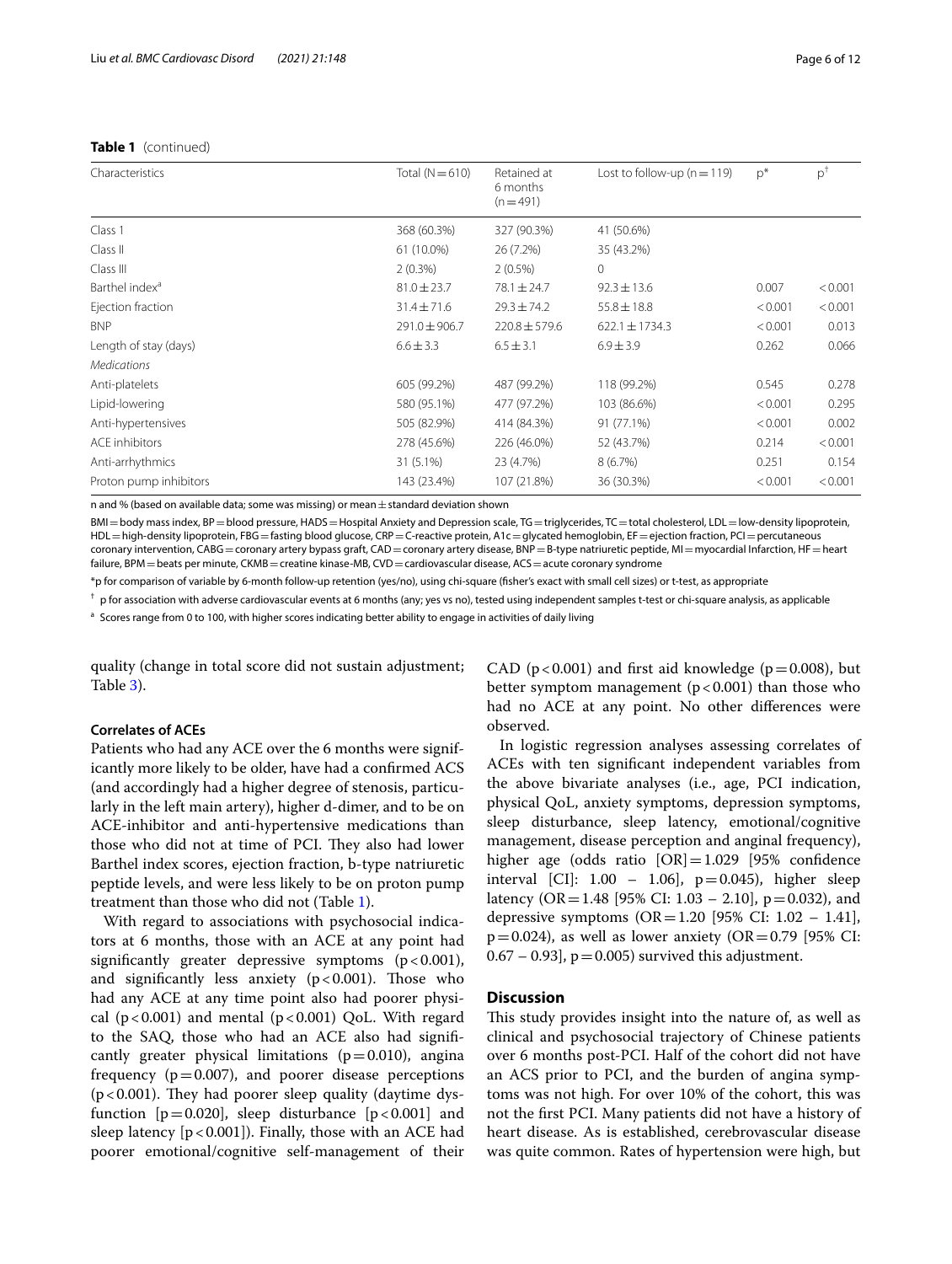<span id="page-6-0"></span>**Table 2** CVD risk management over 6 months from the percutaneous coronary intervention, n = 491

| Measure                                                                                                | Post-PCI         | 1st month                         | 3rd month        | 6th month        | $p^{I}$            |
|--------------------------------------------------------------------------------------------------------|------------------|-----------------------------------|------------------|------------------|--------------------|
| Blood pressure (mmHg)                                                                                  |                  |                                   |                  |                  |                    |
| Systolic                                                                                               | $128.9 \pm 19.1$ | $123.8 \pm 14.6$                  | $124.2 \pm 13.1$ | $124.7 \pm 14.9$ | 0.043              |
| % over 140 systolic                                                                                    | 70 (14.3%)       | 34 (6.9%)                         | 24 (4.9%)        | 31 (6.3%)        |                    |
| Diastolic                                                                                              | $75.3 \pm 10.8$  | $73.6 \pm 9.1$                    | $73.6 \pm 8.2$   | $74.3 \pm 7.8$   | 0.125              |
| Tobacco use (% current)                                                                                | 202 (41.2%)      | $\equiv$                          | 134 (27.3%)      | 129 (26.3%)      | 0.588 <sup>9</sup> |
| Harmful use of alcohol <sup>a</sup>                                                                    |                  |                                   |                  |                  | 0.157              |
| Each time > 60 ml pure alcohol (beer > 520 ml, wine > 180 ml, Chinese spirits > 45 ml)                 | 33 (6.7%)        | $\qquad \qquad -$                 | $8(1.6\%)$       | 12 (2.4%)        |                    |
| Each time 40~60 ml pure alcohol (350-520 ml beer, 120-180 ml wine, Chinese<br>spirits 30-45 ml)        | 11 (2.2%)        |                                   | $4(0.8\%)$       | $1(0.2\%)$       |                    |
| Each time < 40 ml pure alcohol (350 ml beer, 120 ml wine, 30 ml Chinese spirits) and<br>often drinking | 18 (3.7%)        | $\qquad \qquad -$                 | $8(1.6\%)$       | 11 (2.2%)        |                    |
| <40 ml pure alcohol and occasionally drinking                                                          | 117 (23.8%)      | $\qquad \qquad -$                 | 99 (20.2%)       | 90 (18.3%)       |                    |
| Never drink alcohol                                                                                    | 312 (63.5%)      | $\hspace{1.0cm} - \hspace{1.0cm}$ | 372 (75.8%)      | 377 (76.8%)      |                    |
| Monthly salt consumption <sup>a,b</sup>                                                                |                  |                                   |                  |                  | < 0.001            |
| $<$ 120 g                                                                                              | 78 (15.9%)       | $\qquad \qquad -$                 | 89 (18.1%)       | 98 (20.0%)       |                    |
| $120 - 149$ g                                                                                          | 135 (27.5%)      | $\overline{\phantom{a}}$          | 214 (43.6%)      | 256 (52.1%)      |                    |
| $150 - 179$ q                                                                                          | 127 (25.9%)      | $\overline{\phantom{a}}$          | 143 (29.1%)      | 94 (19.1%)       |                    |
| $180 - 210q$                                                                                           | 101 (20.6%)      | $\overline{\phantom{a}}$          | 37 (7.5%)        | 32 (6.5%)        |                    |
| >210 g                                                                                                 | 50 (10.2%)       | $\qquad \qquad -$                 | $8(1.6\%)$       | 10 (2%)          |                    |
| Fried food intake (weekly) <sup>a</sup>                                                                |                  |                                   |                  |                  | < 0.001            |
| Not consumed                                                                                           | 316 (64.4%)      | $\overline{\phantom{0}}$          | 382 (77.8%)      | 389 (79.2%)      |                    |
| 1-4 servings                                                                                           | 163 (33.2%)      | $\qquad \qquad -$                 | 106 (21.6%)      | 97 (19.8%)       |                    |
| 5-7 servings                                                                                           | 10 (2.0%)        | $\qquad \qquad -$                 | $3(0.6\%)$       | $4(0.8\%)$       |                    |
| $>$ 7 servings                                                                                         | 2(0.4%)          |                                   | 0                | $1(0.2\%)$       |                    |
| Physical activity (minutes moderate to vigorous intensity/week) <sup>a</sup>                           |                  |                                   |                  |                  | 0.040              |
| None                                                                                                   | 84 (17.1%)       | $\qquad \qquad -$                 | 68 (13.8%)       | 87 (17.7%)       |                    |
| $<$ 30                                                                                                 | 99 (20.2%)       | $\qquad \qquad -$                 | 89 (18.1%)       | 70 (14.3%)       |                    |
| $30 - 60$                                                                                              |                  | $\overline{a}$                    |                  | 57 (11.6%)       |                    |
| $60 - 180^c$                                                                                           | 85 (17.3%)       |                                   | 74 (15.1%)       |                  |                    |
|                                                                                                        | 67 (13.6%)       | $\qquad \qquad -$                 | 108 (22.0%)      | 93 (18.9%)       |                    |
| >180                                                                                                   | 156 (34.2%)      | $\qquad \qquad =$                 | 152 (31.0%)      | 184 (37.5%)      |                    |
| Exercise type                                                                                          |                  |                                   |                  |                  |                    |
| None                                                                                                   |                  | 286 (58.2%)                       | 60 (12.2%)       | 55 (11.2%)       | 0.018 <sup>5</sup> |
| Walk                                                                                                   |                  | 157 (32.0%)                       | 194 (39.5%)      | 190 (38.7%)      |                    |
| Jog                                                                                                    |                  | $3(0.6\%)$                        | $7(1.4\%)$       | 10 (2.0%)        |                    |
| Tai Chi                                                                                                |                  | $1(0.2\%)$                        | $4(0.8\%)$       | $4(0.8\%)$       |                    |
| Medication adherence                                                                                   |                  |                                   |                  |                  | < 0.001            |
| Never                                                                                                  | 51 (10.4%)       |                                   | 6(1.2%)          | $7(1.4\%)$       |                    |
| Hardly                                                                                                 | 26 (5.3%)        |                                   | $8(1.6\%)$       | 15 (3.1%)        |                    |
| Sometimes                                                                                              | 33 (6.7%)        | $\qquad \qquad -$                 | 25 (5.1%)        | 30 (6.1%)        |                    |
| Often                                                                                                  | 80 (16.3%)       | $\qquad \qquad -$                 | 96 (19.6%)       | 106 (21.6%)      |                    |
| Always                                                                                                 | 301 (61.3%)      | $\qquad \qquad -$                 | 354 (72.1%)      | 330 (67.2%)      |                    |
| CAD self-management <sup>a</sup>                                                                       |                  |                                   |                  |                  |                    |
| Leisure activity management                                                                            | $13.6 \pm 3.2$   | $\qquad \qquad -$                 | $15.5 \pm 2.4$   | $15.7 \pm 2.4$   | < 0.001            |
| Symptom management                                                                                     | $9.1 \pm 3.5$    |                                   | $10.6 \pm 3.3$   | $11.0 \pm 3.5$   | < 0.001            |
| Emotional/cognitive management                                                                         | $13.7 \pm 2.8$   | $\qquad \qquad -$                 | $14.1 \pm 3.0$   | $14.4 \pm 3.0$   | 0.055              |
| First aid                                                                                              | $7.5 \pm 3.3$    | $\qquad \qquad -$                 | $9.0 \pm 3.1$    | $9.4 \pm 3.2$    | < 0.001            |
| Disease knowledge                                                                                      | $13.0 \pm 4.2$   | $\qquad \qquad -$                 | $14.7 \pm 3.6$   | $14.7 \pm 3.6$   | < 0.001            |
| Daily life management                                                                                  | $14.6 \pm 3.0$   | $\qquad \qquad -$                 | $15.4 \pm 2.7$   | $15.5 \pm 3.0$   | 0.037              |
| Treatment adherence                                                                                    | $6.1 \pm 2.1$    | $\qquad \qquad -$                 | $7.5 \pm 1.6$    | $7.3 \pm 1.7$    | < 0.001            |
| <b>CADSMS</b> total                                                                                    | $77.5 \pm 13.7$  | $\qquad \qquad -$                 | $86.8 \pm 11.5$  | $87.9 \pm 11.3$  | < 0.001            |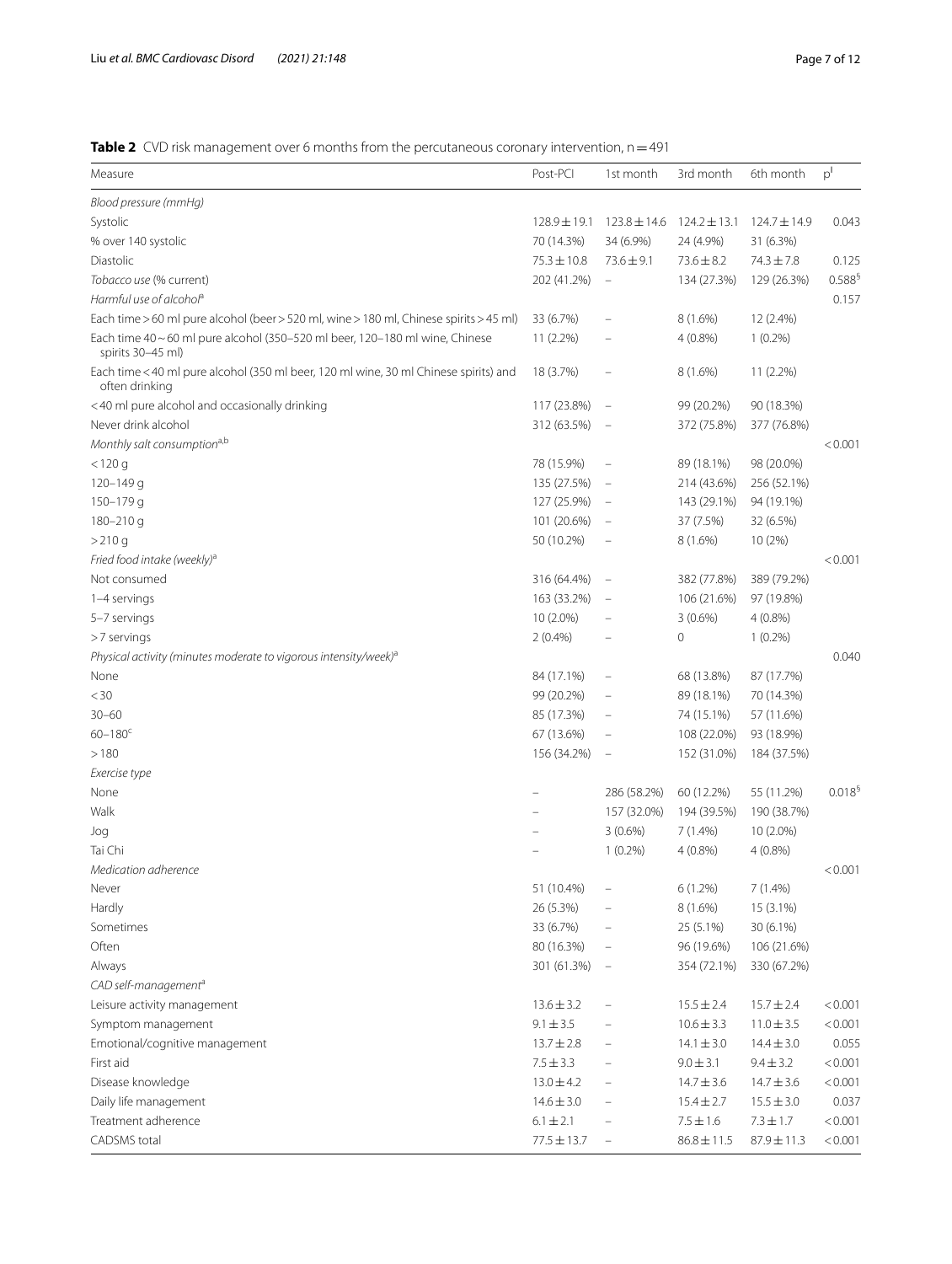## **Table 2** (continued)

| Mean $\pm$ standard deviation or n (%) shown |  |
|----------------------------------------------|--|
|                                              |  |

 $BP = blood pressure, CAD = coronary artery disease$ 

<sup>a</sup> From CADSMS (Coronary Artery Disease Self-Management Scale [\[14](#page-10-13)])

 $<sup>b</sup>$  Recommended daily intake 2.0grams, so monthly would be ~60 [[33](#page-11-2)]</sup>

 $c$  Recommended weekly amount = 150 min moderate to vigorous intensity [\[34](#page-11-3)]

–Not assessed at this time point

§ Chi-square test comparing frst to last assessment for categorical variables

<sup>1</sup> Adjusted for percutaneous coronary intervention indication and Barthel index

## <span id="page-7-0"></span>**Table 3** Psychosocial indicators over the 6 months from the percutaneous coronary intervention, n=491

| Measures                     | Baseline        | 1st month     | 3rd month       | 6th month       | p'    |
|------------------------------|-----------------|---------------|-----------------|-----------------|-------|
| $SF-12a$                     |                 |               |                 |                 |       |
| Physical health              | $30.6 \pm 9.7$  | -             | $32.8 + 9.2$    | $33.7 + 9.8$    | 0.004 |
| Mental health                | $36.4 + 8.1$    |               | $37.7 + 7.3$    | $38.7 + 7.8$    | 0.566 |
| Overall                      | $67.0 \pm 16.3$ |               | $70.5 \pm 15.3$ | $72.4 \pm 16.6$ | 0.216 |
| HADS*                        |                 |               |                 |                 |       |
| Elevated depressive symptoms | 349 (71.1%)     | 378 (76.9%)   | 392 (79.9%)     | 404 (82.3%)     |       |
| Elevated anxiety symptoms    | 483 (98.4%)     | 486 (99.0%)   | 480 (97.8%)     | 481 (98.0%)     |       |
| <b>PSQI total</b>            | $6.2 \pm 3.4$   | $6.0 \pm 3.3$ | $5.6 \pm 3.0$   | $5.5 \pm 2.9$   | 0.432 |

–Not assessed at this point

\*>7

<sup>a</sup> Scores range from 0 to 100, with 0 representing worse health and 100 best health. Normative scores from the US are 50 $\pm$ 10 [[35\]](#page-11-4)

<sup>1</sup> Adjusted for percutaneous coronary intervention indication and Barthel index

PSQI = Pittsburgh Sleep Quality Index; HADS = Hospital Anxiety and Depression Scale; SF-12 = short-form (quality of life)



<span id="page-7-1"></span>Fig. 2 SAQ subscale scores over the 6 months from the percutaneous coronary intervention,  $n = 491$ . SAQ = Seattle Angina Questionnaire [\[16](#page-10-15)], BL=Baseline (post-PCI), M=month. *Note*: The SAQ has fve subscales, with higher scores being more positive. Subscale scores range from 0 to 100. No overall scale score is generated. To facilitate clinical interpretability, ranges of SAQ Angina Frequency subscale scores can be translated qualitatively into daily (0–30), weekly (31–60), monthly (61–99), and no (100) angina. The SAQ QoL subscale scores can be translated into very poor to poor (0–24), fair (25–49), good (50–74), and excellent (75–100) quality of life. As per previous work, we considered an increase in the SAQ subscale scores of 10 or more points as clinically significant improvement  $[6]$  $[6]$ . \*p<0.05, \*\*p<0.1, \*\*\*p<0.001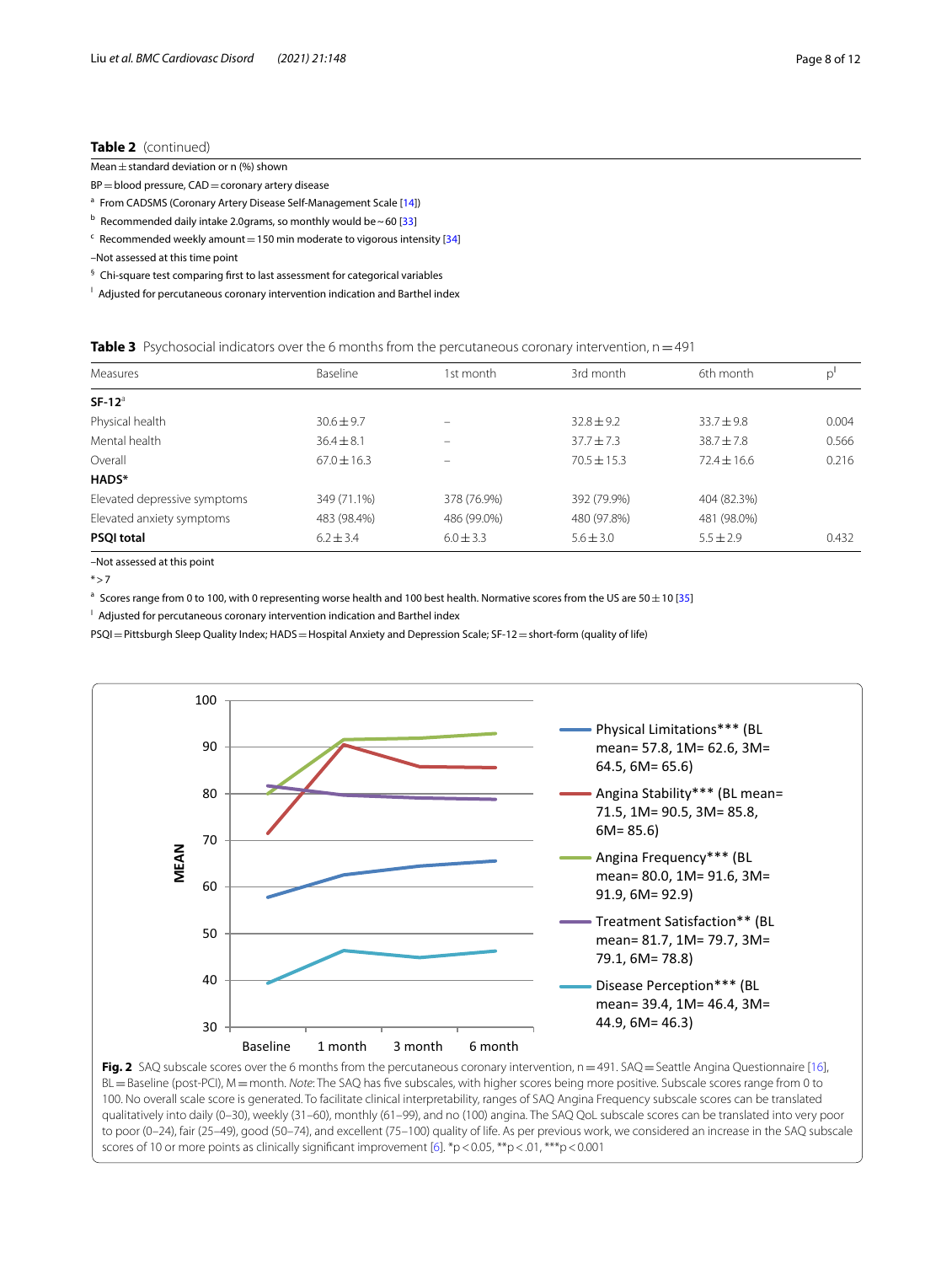

<span id="page-8-0"></span>

<span id="page-8-1"></span>Fig. 4 PSQI subscale scores over the 6-month follow-up from the percutaneous coronary intervention, n=491. PSQI=Pittsburgh Sleep Quality Index [[18](#page-11-1)], BL = Baseline, M = month. Note: The PSQI has 7 subscales. Subscale scores range from 0 (no difficulty) to 3 (severe difficulty); Higher scores indicate worse sleep quality. \*p <. 05, \*\*p < 0.01, \*\*\*p < 0.001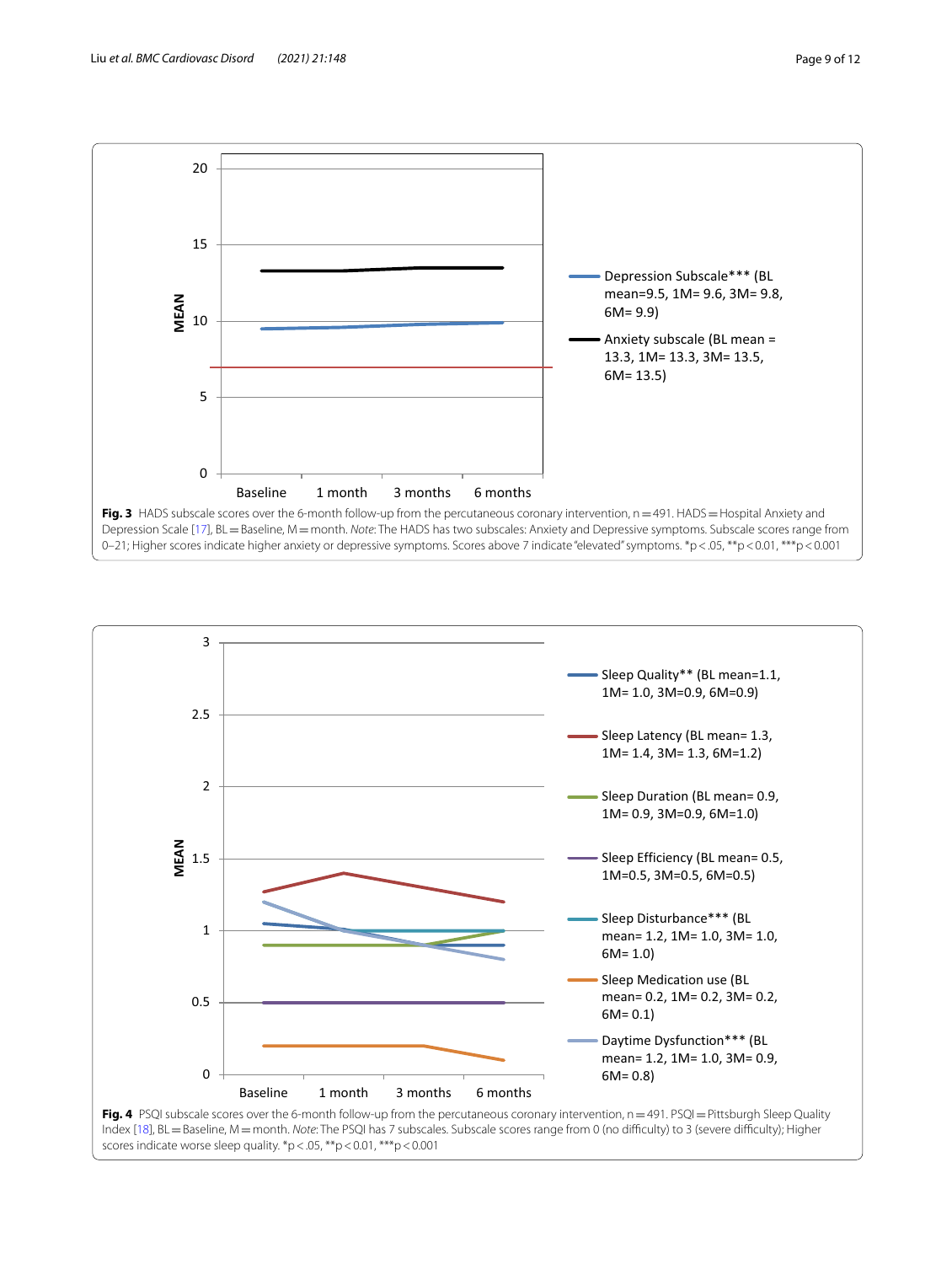blood pressure was well-controlled. Rates of smoking and diabetes were quite high, and harmful use of alcohol low. Length of stay was $\sim 6.5$  days. Use of anti-platelets and lipid-lowering medication was high, and patients were highly adherent.

Major ACEs were not common; the major patient issue was recurrent angina, but SAQ scores reveal the overall burden of angina in most patients in the cohort was not high. This is likely a reflection of the cohort as outlined above, and also due to the improvements patients made in their heart-health behaviour post-PCI. It is unfortunate that rates of PCI are higher than use of CR, which is much cheaper and often equally effective [\[20\]](#page-11-5).

Worrisome was the extraordinarily high burden of depressive and anxiety symptoms, and QoL was quite low. Indeed, depressive symptoms and anxiety started above the threshold that may be indicative of a severity warranting diagnosis, and depressive symptoms signifcantly worsened with time; QoL did improve somewhat, certainly not to a clinically meaningful degree, but remained quite a bit lower than what we see in Western cohorts [[21](#page-11-6)]. Given these patients did appear to have frequent follow-up visits, while it appears risk factors and clinical issues are well-addressed, capacity for mental health screening and care should be increased in the cardiac setting in China. Again, this can often be addressed in CR, as long as programs have sufficient resources to hire a mental healthcare provider as part of the team [[22\]](#page-11-7). Patients should be screened, and provided evidencebased treatment options including pharmacotherapy and psychotherapy, which should be stepped, and with good follow-up care, where warranted  $[23]$  $[23]$ . These psychosocial issues will in time likely impact patient's clinical health status and longevity if left untreated.

Findings from this study appear consistent with results from the few studies conducted in China and other countries [\[24\]](#page-11-9). Schmidt et al. found high prevalence of anxiety, stress and depression in Brazilian patients who recently underwent PCI [[25\]](#page-11-10). Similarly, in one longitudinal study from China, high rates of post-PCI anxiety and depression were observed; additionally, patients who had depression had higher rates of ACE, including cardiac-related mortality and revascularization during the 3-year follow-up period [[9\]](#page-10-8). In one systematic review, improvements in all subscales of the SF-12 and SAQ were observed following PCI  $[26]$ . These findings are consistent with our fndings, with the exception of treatment satisfaction which was lower with outpatient than inpatient care.

ACEs were associated with greater depressive symptoms as expected [\[11](#page-10-10)], but as has been found in other studies [\[27](#page-11-12)], anxiety likely incited better self-management as it was associated with less ACEs. The impact

of anxiety severity on outcomes warrants further study. Poor sleep was hazardous, consistent with other studies [[28\]](#page-11-13). Angina symptoms were clearly indicative of poor coronary circulation, and ability to control those symptoms protective. Better QoL was protective (likely reverse causality), so the fact that it was quite low in this cohort is worrisome.

There are several mechanisms which can explain the association between ACEs and psychosocial distress [[29–](#page-11-14)[31\]](#page-11-15). Increased levels of psychosocial distress might alter the neuro-endocrine system via the activation of the sympathetic nervous system  $[32]$  $[32]$ . This in-turn might result in a cascade of events, including endothelial dysfunction, production of pro-infammatory cytokines etc. that could afect the cardiovascular system [[32\]](#page-11-16).

The high rate of anxiety, and it's association with less ACEs in this cohort suggesting they are engaging in health-protective behaviours, raises the question of whether perhaps these anxious patients are seeking healthcare to a greater degree than the average patient (i.e., the so-called "worried well"). Indeed, many of the patients had a PCI without an ACS (appropriateness cannot be determined from the data available). This would require further investigation, given anxiety rates in nonparticipants are unknown. But this does raise questions about PCI selection processes, and again potentially the need for more mental health screening.

#### **Study limitations**

Caution is warranted in interpreting these fndings. First, this was a convenience sample; as such, it is unknown whether there could be selection bias in the sample, particularly considering response rate was not tracked. For information, Xinhua Hospital performs approximately 1500 PCIs per year. Indeed, second, generalizability is also limited for a few reasons. They are limited to patients in Shanghai; whether fndings are applicable to other cities or regions of China is unknown. Moreover, participants were primarily male. Third, there was some retention bias in the sample, further limiting the generalizability of fndings from the latter assessments. Fourth, sample size was not calculated a priori as we sought to observe clinical and psychosocial trajectory in the cohort; however considering the rule of thumb of 10 participants per variable, sample size should be considered sufficient for the second objective (i.e., we did not test 50 ACE correlates). Fifth, only 1 ACE was recorded at each time point, and was missing for some participants. Sixth, multiple comparisons were undertaken, infating the possibility of error. Last, due to the nature of the study design, causal conclusions cannot be drawn.

In conclusion, through this study the nature and trajectory of PCI patients in a major Chinese city, where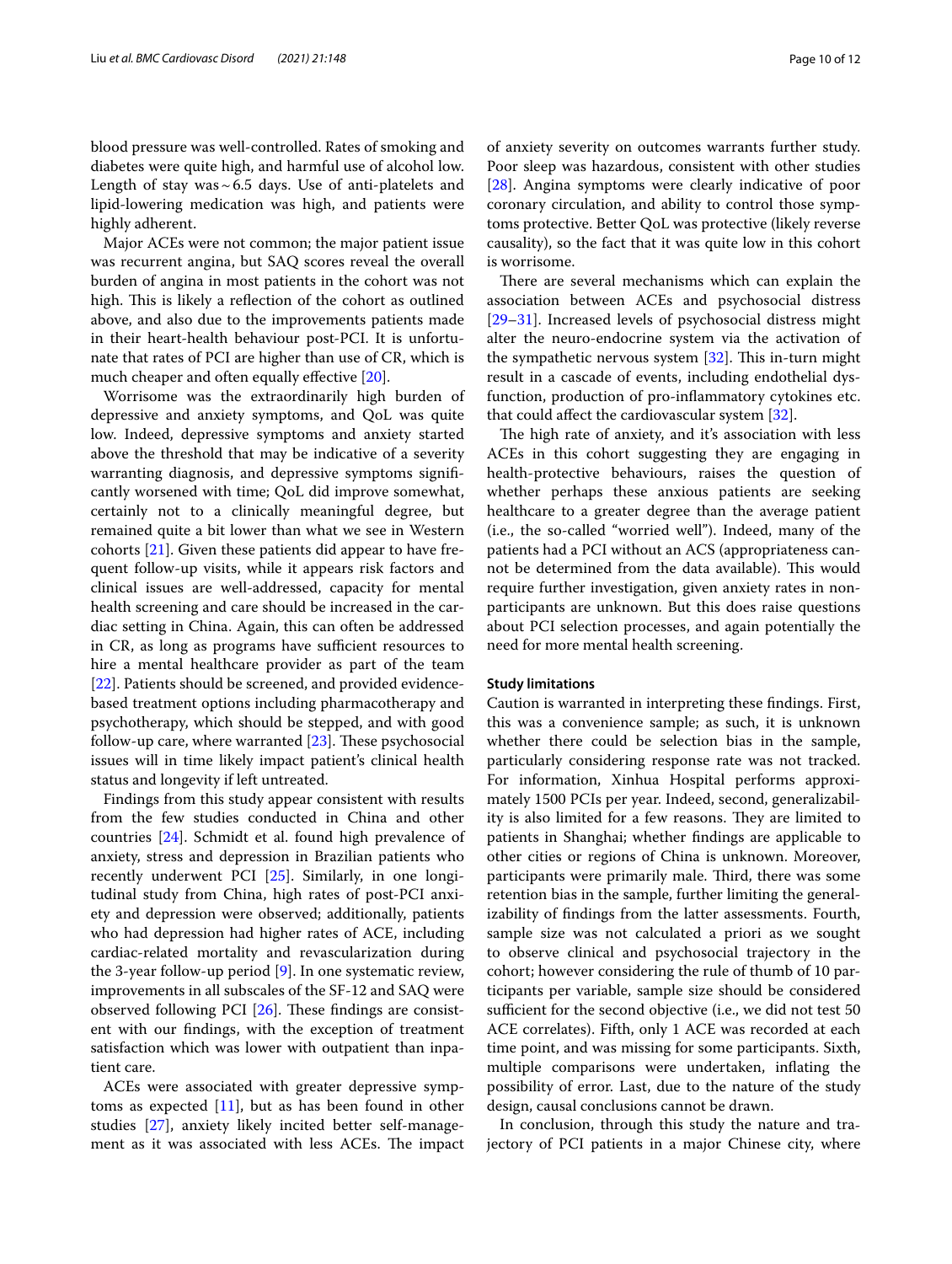rates of these procedures are exploding, was explored. Just over 15% of patients had any ACE, and this was most often angina; However, overall anginal burden was not high, and improved meaningfully over time. Patient selfmanagement and risk factor control were good, although tobacco use, salt and physical activity require more attention. Patients were highly anxious and depressed, and this did not improve with time. QoL was quite low. Results suggest centers may wish to re-visit patient selection criteria and processes for PCI, as well as implement mental health screening and treatment protocols, as can be achieved through CR.

#### **Abbreviations**

ACE: Adverse cardiovascular events; ACS: Acute coronary syndrome; BNP: B-type natriuretic peptide; CABG: Coronary artery bypass graft; CADSMS: Coronary artery disease self-management scale; CR: Cardiac rehabilitation; CVD: Cardiovascular disease; HADS: Hospital Anxiety and Depression Scale; HDL: High-density lipoprotein; HF: Heart failure; TG: Triglycerides; TC: Total cholesterol; LDL: Low-density lipoprotein; PCI: Percutaneous coronary intervention; PSQI: Pittsburgh Sleep Quality Index; QoL: Quality of life; SAQ: Seattle Angina Questionnaire; OR: Odds ratio; CI: Confdence interval.

#### **Acknowledgements**

Not applicable.

#### **Authors' contributions**

XL conceived the study, acquired the data, revised the manuscript for important intellectual content and approved the fnal version. AF and SLG performed statistical analyses, interpreted the data, as well as drafted and revised the manuscript for important intellectual content. BD, SM, XC, YhX, acquired the data, revised the manuscript for intellectual content and approved the fnal version. YqZ guided the research design, revised the manuscript for important intellectual content and approved the fnal version. All authors read and approved the fnal manuscript.

#### **Funding**

This study was funded by the Shanghai Municipal Education Commission – Gaoyuan Nursing Grant for Clinical Diseases (HLGY16021SJK). The funder played no role in the design of the study; collection, analysis, and interpretation of data; nor in the writing of the manuscript.

#### **Availability of data and materials**

The dataset used for the current study is available from the corresponding author on reasonable request.

## **Declarations**

#### **Ethics approval and consent to participate**

The study was approved by the Xinhua Hospital Research Ethics Board and was performed in accordance with the Declaration of Helsinki. Written informed consent was obtained from all participants.

## **Consent for publication**

Not applicable.

#### **Competing interests**

The authors declare they have no competing interests.

#### **Author details**

<sup>1</sup> Shanghai Jiao Tong University School of Nursing, Shanghai, China.<br><sup>2</sup> KITE-Toronto Rehabilitation Institute and Peter Munk Cardiac Centre, University Health Network, University of Toronto, Toronto, ON, Canada.<sup>3</sup> Faculty of Health, York University, Bethune 368, 4700 Keele Street, Toronto, ON M3J 1P3, Canada. 4 Shanghai Sixth People's Hospital, Shanghai, China. 5 Xinhua

Hospital Afliated to Shanghai Jiaotong University School of Medicine, Shanghai, China.

Received: 5 June 2020 Accepted: 14 March 2021<br>Published online: 23 March 2021

### **References**

- <span id="page-10-0"></span>1. Roth GA, Abate D, Abate KH, et al. Global, regional, and national age-sexspecifc mortality for 282 causes of death in 195 countries and territories, 1980–2017: a systematic analysis for the Global Burden of Disease Study 2017. Lancet. 2018;392(10159):1736–88. [https://doi.org/10.1016/S0140-](https://doi.org/10.1016/S0140-6736(18)32203-7) [6736\(18\)32203-7.](https://doi.org/10.1016/S0140-6736(18)32203-7)
- <span id="page-10-1"></span>2. Liu S, Li Y, Zeng X, et al. Burden of cardiovascular diseases in China, 1990–2016: fndings from the 2016 Global Burden of Disease Study. JAMA Cardiol. 2019;4(4):342–52. [https://doi.org/10.1001/jamacardio.2019.0295.](https://doi.org/10.1001/jamacardio.2019.0295)
- <span id="page-10-2"></span>3. Feng C, Ji T, Liu Y, et al. Role of depression in secondary prevention of Chinese coronary heart disease patients receiving percutaneous coronary intervention. PLoS ONE. 2017;12(12):e0187016. [https://doi.org/10.1371/](https://doi.org/10.1371/journal.pone.0187016) [journal.pone.0187016](https://doi.org/10.1371/journal.pone.0187016).
- <span id="page-10-3"></span>4. Amin AP, Patterson M, House JA, et al. Costs associated with access site and same-day discharge among medicare benefciaries undergoing percutaneous coronary intervention: an evaluation of the current percutaneous coronary intervention care pathways in the United States. JACC Cardiovasc Interv. 2017;10(4):342–51. [https://doi.org/10.1016/j.jcin.2016.](https://doi.org/10.1016/j.jcin.2016.11.049) [11.049](https://doi.org/10.1016/j.jcin.2016.11.049).
- <span id="page-10-4"></span>5. Zheng X, Curtis JP, Hu S, et al. Coronary catheterization and percutaneous coronary intervention in China: 10-year results from the China PEACEretrospective CathPCI study. JAMA Intern Med. 2016;176(4):512–21. [https://doi.org/10.1001/jamainternmed.2016.0166.](https://doi.org/10.1001/jamainternmed.2016.0166)
- <span id="page-10-5"></span>6. Lu Y, Zhang H, Wang Y, et al. Percutaneous coronary intervention in patients without acute myocardial infarction in China: results from the China PEACE prospective study of percutaneous coronary intervention. JAMA Netw open. 2018;1(8):e185446. [https://doi.org/10.1001/jaman](https://doi.org/10.1001/jamanetworkopen.2018.5446) [etworkopen.2018.5446](https://doi.org/10.1001/jamanetworkopen.2018.5446)
- <span id="page-10-6"></span>7. Kolansky DM. Acute coronary syndromes: morbidity, mortality, and pharmacoeconomic burden. Am J Manag Care. 2009;15(2 Suppl):S36.
- <span id="page-10-7"></span>8. Kotseva K. The EUROASPIRE surveys: lessons learned in cardiovascular disease prevention. Cardiovasc Diagn Ther. 2017;7(6):633–9. [https://doi.](https://doi.org/10.21037/cdt.2017.04.06) [org/10.21037/cdt.2017.04.06](https://doi.org/10.21037/cdt.2017.04.06).
- <span id="page-10-8"></span>9. Ritchey MD, Maresh S, McNeely J, et al. Tracking cardiac rehabilitation participation and completion among medicare benefciaries to inform the efforts of a national initiative. Circ Cardiovasc Qual Outcomes. 2020;13(1):e005902. [https://doi.org/10.1161/CIRCOUTCOMES.119.005902.](https://doi.org/10.1161/CIRCOUTCOMES.119.005902)
- <span id="page-10-9"></span>10. Du J, Zhang D, Yin Y, et al. The personality and psychological stress predict major adverse cardiovascular events in patients with coronary heart disease after percutaneous coronary intervention for fve years. [https://](https://doi.org/10.1097/MD.0000000000003364) [doi.org/10.1097/MD.0000000000003364.](https://doi.org/10.1097/MD.0000000000003364)
- <span id="page-10-10"></span>11. Meijer A, Conradi HJ, Bos EH, et al. Adjusted prognostic association of depression following myocardial infarction with mortality and cardiovascular events: Individual patient data meta-analysis. Br J Psychiatry. 2013;203(2):90–102. <https://doi.org/10.1192/bjp.bp.112.111195>.
- <span id="page-10-11"></span>12. Cappuccio FP, Cooper D, D'elia L, Strazzullo P, Miller MA. Sleep duration predicts cardiovascular outcomes: a systematic review and meta-analysis of prospective studies. [https://doi.org/10.1093/eurheartj/ehr007.](https://doi.org/10.1093/eurheartj/ehr007)
- <span id="page-10-12"></span>13. Li H, Ge S, Greene B, Dunbar-Jacob J. Depression in the context of chronic diseases in the United States and China. Int J Nurs Sci. 2019;6(1):117–22. [https://doi.org/10.1016/j.ijnss.2018.11.007.](https://doi.org/10.1016/j.ijnss.2018.11.007)
- <span id="page-10-13"></span>14. Hongyan R. Development and evaluation of coronary heart disease selfmanagement scale. J Third Mil Med Univ. 2009;31(11):1087–92.
- <span id="page-10-14"></span>15. Zhang Y, Yan F, Jiang W. Relationship between self-management behaviors and health-related quality of life among Chinese patients with coronary heart disease: a cross-sectional study. Contemp Nurse. 2019;55(6):554–64. [https://doi.org/10.1080/10376178.2020.1731316.](https://doi.org/10.1080/10376178.2020.1731316)
- <span id="page-10-15"></span>16. Liu S. Reliability, validity, and responsiveness of the Chinese version of the Seattle Angina Pectoris Scale (SAQ). Tianjin Med Univ. Published online 2003:53.
- <span id="page-10-16"></span>17. Zheng L, Wang Y, Li H. Application of hospital anxiety and depression scale in general hospital an analysis in reliability and validity. Shanghai Arch Psychiatry. 2013;15(5):264.